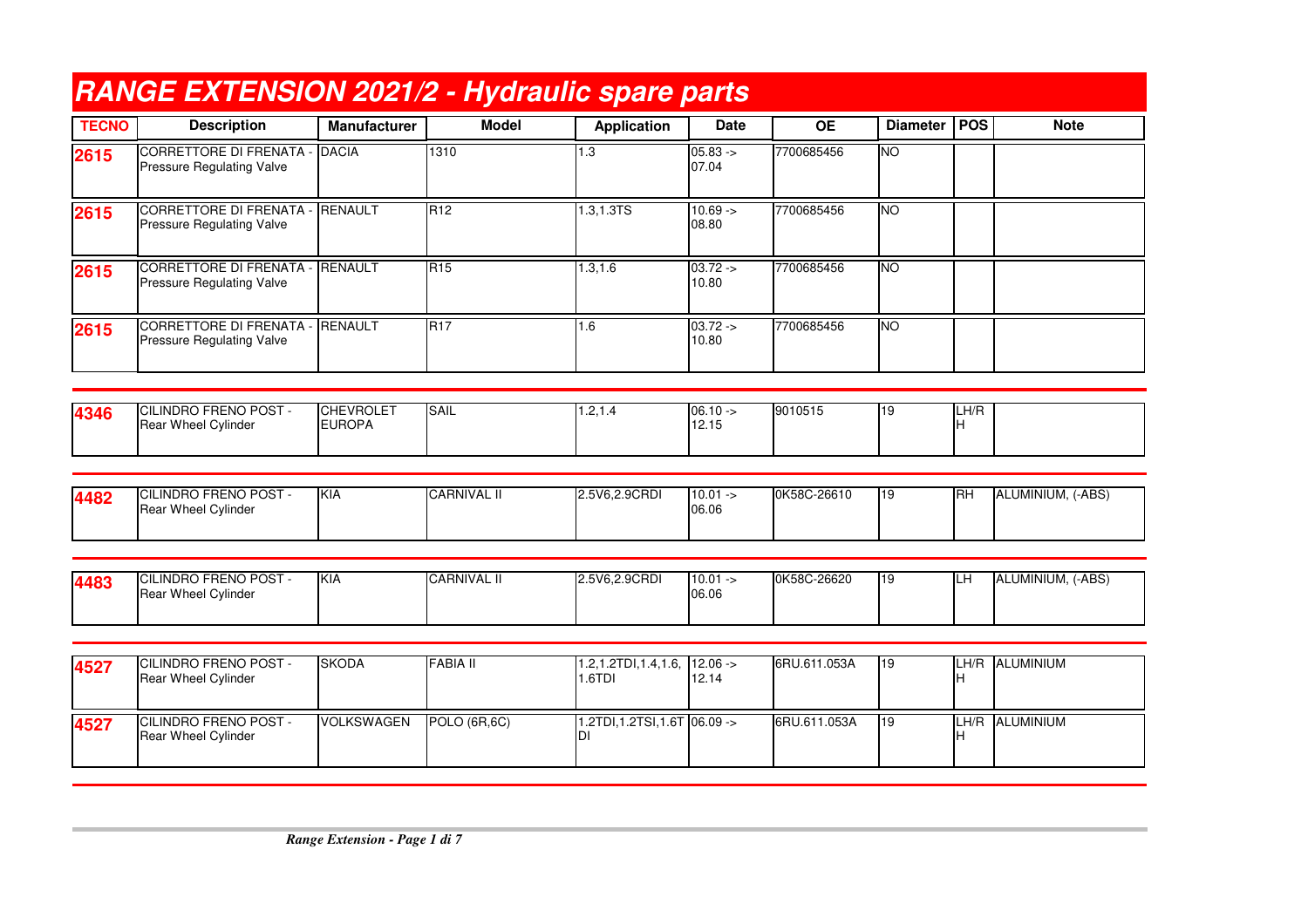| <b>TECNO</b> | <b>Description</b>                                         | <b>Manufacturer</b> | Model          | Application       | <b>Date</b> | ΟE         | Diameter   POS |      | <b>Note</b>      |
|--------------|------------------------------------------------------------|---------------------|----------------|-------------------|-------------|------------|----------------|------|------------------|
| 4608         | <b>CILINDRO FRENO POST -</b><br><b>Rear Wheel Cylinder</b> | <b>DACIA</b>        | SANDERO III    | 1.0SCE, 1.0TCE    | 01.21       | 441005765R | 20,6           | LH/R | BOSCH. ALUMINIUM |
| 4608         | <b>CILINDRO FRENO POST -</b><br><b>Rear Wheel Cylinder</b> | <b>RENAULT</b>      | <b>ICLIO V</b> | <b>ALL MODELS</b> | $2019 - 5$  | 441005765R | 20,6           | LH/R | BOSCH. ALUMINIUM |

| 6430 | POMPA FRENO - Brake<br><b>Master Cylinder</b> | <b>IFORD</b> | <b>FOCUS II</b> | 2.5RS                                 | $01.09 -$<br>07.11  | 1679119 | 25,4 | ALUMINIUM, LHD |
|------|-----------------------------------------------|--------------|-----------------|---------------------------------------|---------------------|---------|------|----------------|
| 6430 | POMPA FRENO - Brake<br><b>Master Cylinder</b> | <b>IFORD</b> | KUGA I          | 2.0TDCI, 2.0TDCI<br>4X4, 2.5, 2.5 4X4 | $03.08 -$<br>111.12 | 1679119 | 25,4 | ALUMINIUM, LHD |

| 7153 | POMPA FRIZIONE - Clutch<br>Master Cylinder | <b>JAGUAR</b>     | <b>IE-TYPE</b> | <b>SERIES1</b>               | $05.64 -$<br>09.68  | GMC310        | 119        | <b>ALUMINIUM</b> |  |
|------|--------------------------------------------|-------------------|----------------|------------------------------|---------------------|---------------|------------|------------------|--|
| 7153 | POMPA FRIZIONE - Clutch<br>Master Cylinder | <b>JAGUAR</b>     | E-TYPE         | <b>SERIES 2</b>              | $07.68 ->$<br>05.71 | <b>GMC310</b> | 19         | ALUMINIUM        |  |
| 7153 | POMPA FRIZIONE - Clutch<br>Master Cylinder | <b>JAGUAR</b>     | <b>E-TYPE</b>  | <b>SERIES 3</b>              | $03.71 -$<br>04.75  | <b>GMC310</b> | 19         | <b>ALUMINIUM</b> |  |
| 7153 | POMPA FRIZIONE - Clutch<br>Master Cylinder | <b>LAND ROVER</b> | 88-109         | (LR) (4X4) 2.3,2.3D 01.71 -> | 06.77               | GMC310        | <b>119</b> | <b>ALUMINIUM</b> |  |

| 7181K | POMPA FRIZIONE - Clutch<br>Master Cylinder        | <b>IVECO</b> | <b>DAILY III</b> | 35S AUTOBUS | $01.04 -$<br>05.06 | 5802182050 | LHD, CLUTCH MASTER<br><b>JAND SLAVE CYLINDER</b><br><b>I</b> KIT. PLASTIC |
|-------|---------------------------------------------------|--------------|------------------|-------------|--------------------|------------|---------------------------------------------------------------------------|
| 7181K | POMPA FRIZIONE - Clutch<br><b>Master Cylinder</b> | <b>IVECO</b> | <b>DAILY IV</b>  | <b>29L</b>  | $05.06 -$<br>08.11 | 5802182050 | LHD, CLUTCH MASTER<br><b>JAND SLAVE CYLINDER</b><br>KIT, PLASTIC          |
| 7181K | POMPA FRIZIONE - Clutch<br><b>Master Cylinder</b> | <b>IVECO</b> | <b>DAILY IV</b>  | 35C, 35S    | $05.06 -$<br>08.11 | 5802182050 | LHD, CLUTCH MASTER<br><b>JAND SLAVE CYLINDER</b><br><b>I</b> KIT. PLASTIC |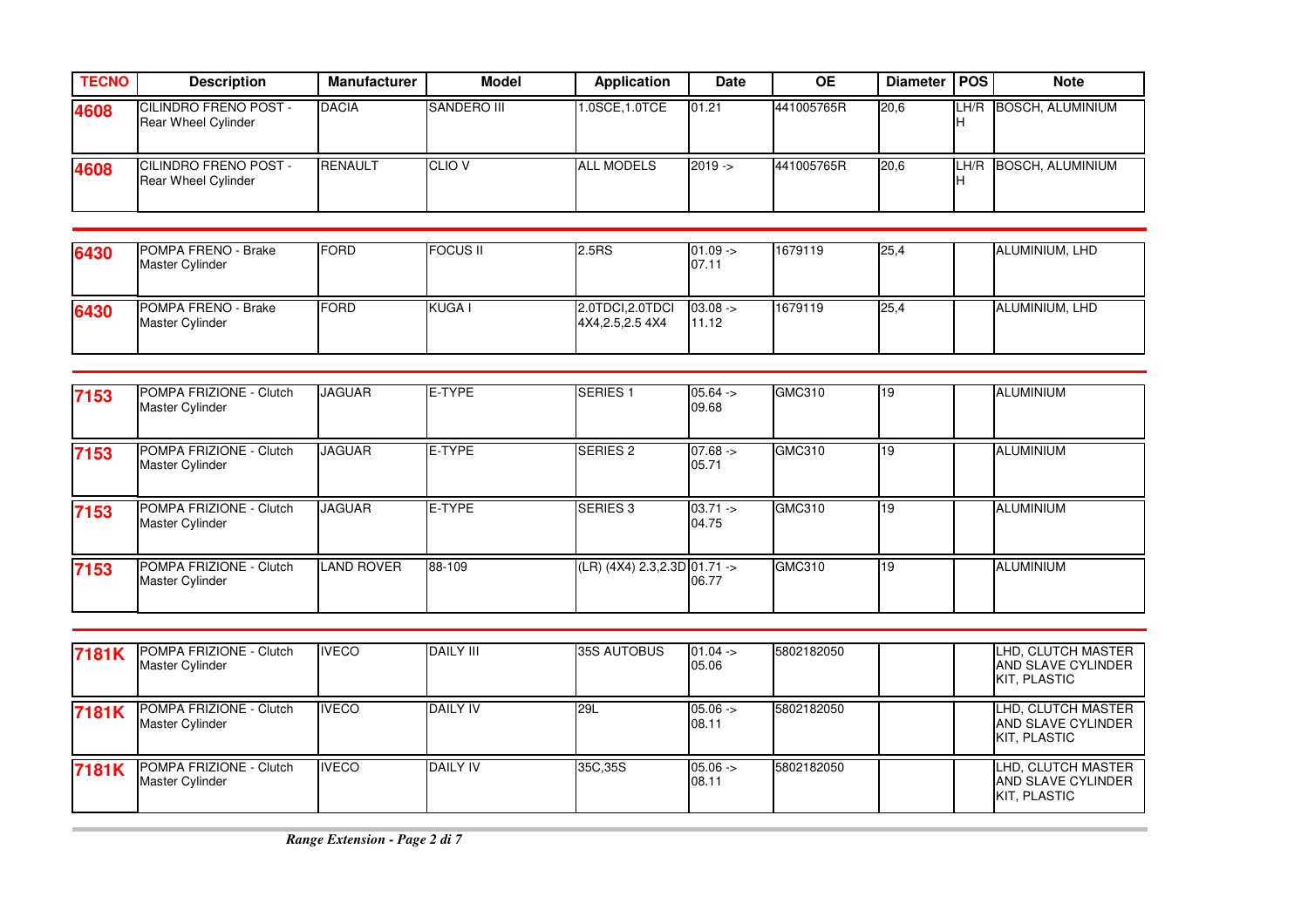| <b>TECNO</b> | <b>Description</b>                                       | <b>Manufacturer</b> | <b>Model</b>    | Application | <b>Date</b>        | <b>OE</b>  | <b>Diameter</b> | <b>POS</b> | <b>Note</b>                                                     |
|--------------|----------------------------------------------------------|---------------------|-----------------|-------------|--------------------|------------|-----------------|------------|-----------------------------------------------------------------|
| 7181K        | POMPA FRIZIONE - Clutch<br>Master Cylinder               | <b>IVECO</b>        | <b>DAILY IV</b> | 40C         | $07.07 -$<br>08.11 | 5802182050 |                 |            | LHD, CLUTCH MASTER<br><b>AND SLAVE CYLINDER</b><br>KIT, PLASTIC |
| 7181K        | POMPA FRIZIONE - Clutch<br>Master Cylinder               | <b>IVECO</b>        | <b>DAILY IV</b> | 50C         | $05.06 -$<br>08.11 | 5802182050 |                 |            | LHD, CLUTCH MASTER<br><b>AND SLAVE CYLINDER</b><br>KIT, PLASTIC |
| 7181K        | <b>POMPA FRIZIONE - Clutch</b><br><b>Master Cylinder</b> | <b>IVECO</b>        | <b>DAILY IV</b> | 60C         | $05.06 -$<br>08.11 | 5802182050 |                 |            | LHD, CLUTCH MASTER<br><b>AND SLAVE CYLINDER</b><br>KIT, PLASTIC |
| 7181K        | <b>POMPA FRIZIONE - Clutch</b><br>Master Cylinder        | <b>IVECO</b>        | <b>DAILY IV</b> | 65C         | $07.07 -$<br>08.11 | 5802182050 |                 |            | LHD, CLUTCH MASTER<br><b>AND SLAVE CYLINDER</b><br>KIT. PLASTIC |
| 7181K        | POMPA FRIZIONE - Clutch<br>Master Cylinder               | <b>IVECO</b>        | <b>DAILY IV</b> | 70C         | $09.09 -$<br>08.11 | 5802182050 |                 |            | LHD, CLUTCH MASTER<br><b>AND SLAVE CYLINDER</b><br>KIT, PLASTIC |

| 7279 | POMPA FRIZIONE - Clutch<br>Master Cylinder        | <b>MERCEDES</b> | CLASSE C (C204) | <b>ALL MODELS</b> | $06.11 -$           | A2042900212 | 19 | ALUMINIUM, LHD                    |
|------|---------------------------------------------------|-----------------|-----------------|-------------------|---------------------|-------------|----|-----------------------------------|
| 7279 | POMPA FRIZIONE - Clutch<br>Master Cylinder        | <b>MERCEDES</b> | CLASSE C (S204) | <b>ALL MODELS</b> | $08.07 -$<br>08.14  | A2042900212 | 19 | ALUMINIUM, LHD                    |
| 7279 | POMPA FRIZIONE - Clutch<br>Master Cylinder        | <b>MERCEDES</b> | CLASSE C (W204) | <b>ALL MODELS</b> | $01.07 ->$<br>03.14 | A2042900212 | 19 | ALUMINIUM, LHD, 6<br><b>SPEED</b> |
| 7279 | POMPA FRIZIONE - Clutch<br>Master Cylinder        | <b>MERCEDES</b> | CLASSE E (A207) | <b>ALL MODELS</b> | $01.10 ->$<br>12.16 | A2042900212 | 19 | ALUMINIUM, LHD                    |
| 7279 | POMPA FRIZIONE - Clutch<br>Master Cylinder        | <b>MERCEDES</b> | CLASSE E (C207) | <b>ALL MODELS</b> | $01.09 ->$<br>12.16 | A2042900212 | 19 | ALUMINIUM, LHD                    |
| 7279 | POMPA FRIZIONE - Clutch<br><b>Master Cylinder</b> | <b>MERCEDES</b> | CLASSE E (S212) | <b>ALL MODELS</b> | $11.09 ->$<br>12.16 | A2042900212 | 19 | ALUMINIUM, LHD                    |
| 7279 | POMPA FRIZIONE - Clutch<br><b>Master Cylinder</b> | <b>MERCEDES</b> | CLASSE E (W212) | <b>ALL MODELS</b> | $01.09 -$<br>12.16  | A2042900212 | 19 | ALUMINIUM, LHD                    |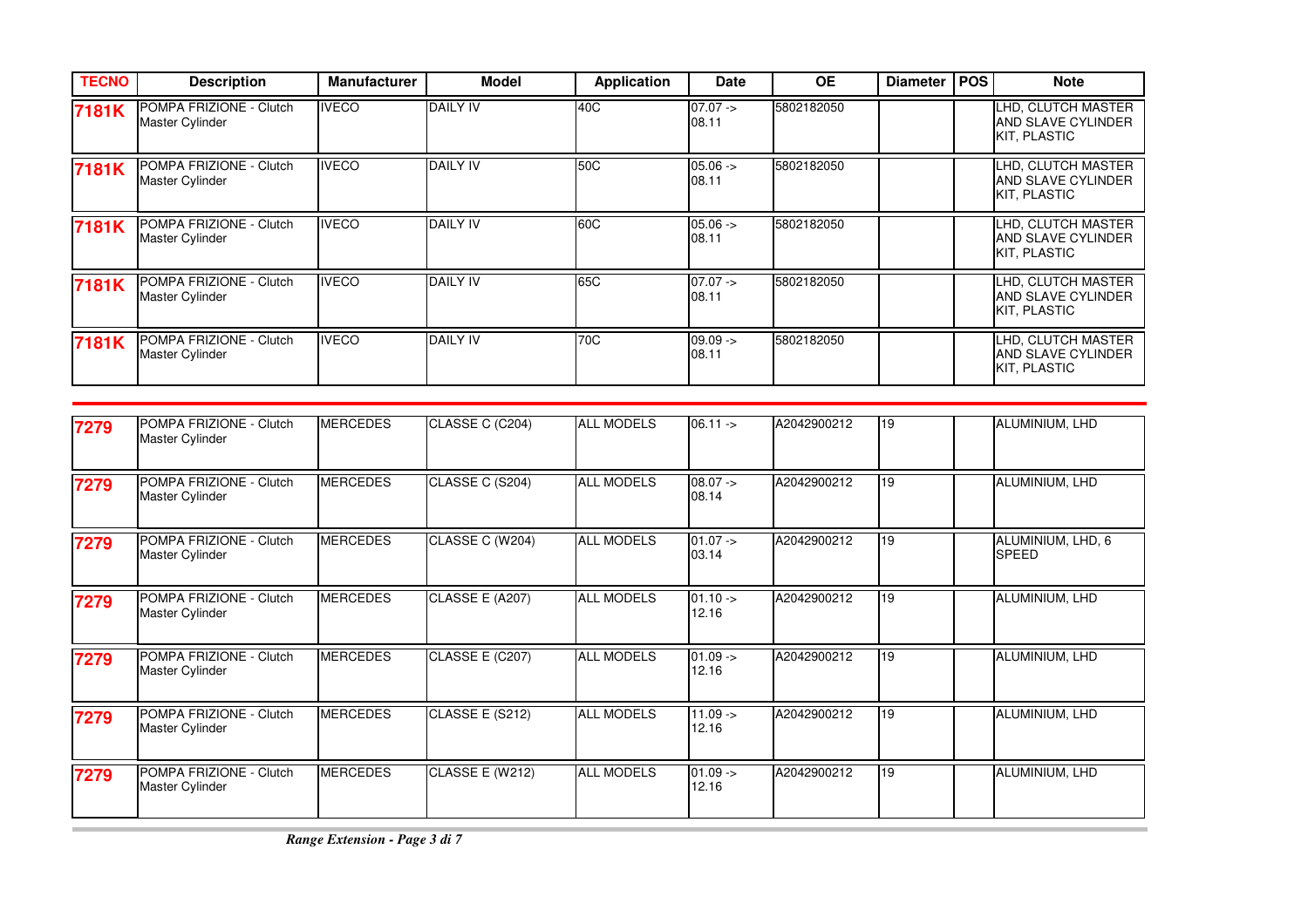| <b>TECNO</b> | <b>Description</b>                         | <b>Manufacturer</b> | <b>Model</b>      | <b>Application</b> | <b>Date</b>          | <b>OE</b>   | Diameter   POS | <b>Note</b>           |
|--------------|--------------------------------------------|---------------------|-------------------|--------------------|----------------------|-------------|----------------|-----------------------|
| 7279         | POMPA FRIZIONE - Clutch<br>Master Cylinder | <b>MERCEDES</b>     | CLASSE GLK (X204) | <b>ALL MODELS</b>  | $12.08 - 5$<br>06.15 | A2042900212 | '19            | <b>ALUMINIUM, LHD</b> |

| 7374 | POMPA FRIZIONE - C<br>Clutch | <b>CHEVROLET</b> | <b>IEPICA</b> | ، کا | $01.05 -$ | 96639150 | 15,87 | ALUMINIUM, LHD |
|------|------------------------------|------------------|---------------|------|-----------|----------|-------|----------------|
|      | Master Cylinder              | UROPA∟           |               |      | 12.11     |          |       |                |
|      |                              |                  |               |      |           |          |       |                |

| 7375 | <b>POMPA FRIZIONE</b><br>Clutch | <b>SUZUKI</b> | SWIFT III | 1.3.1.5.1.0 | $02.05 -$ | 23810-63J02 | 15,87 | <b>ASTIC</b><br>IDI |
|------|---------------------------------|---------------|-----------|-------------|-----------|-------------|-------|---------------------|
|      | <b>Master Cylinder</b>          |               |           |             |           |             |       |                     |
|      |                                 |               |           |             |           |             |       |                     |

| 7376 | <b>IPOMPA FRIZIONE - \</b><br>Clutch | <b>TOYOTA</b> | <b>HILUX</b> | 2.4D.2.4D4WD | $05.15 -$ | 31420-0K070 | 110<br>، ا | <b>PLASTIC</b> |
|------|--------------------------------------|---------------|--------------|--------------|-----------|-------------|------------|----------------|
|      | <b>Master Cylinder</b>               |               |              |              |           |             |            |                |
|      |                                      |               |              |              |           |             |            |                |

| 7377 | <b>POMPA FRIZIONE - Clutch</b><br>Master Cylinder | <b>HYUNDAI</b> | <b>SONATA</b> | 2.0.2.4                                        | $07.10 ->$<br>05.14 | 41605-3S000 | 15,87 | PLASTIC, MANUAL<br><b>TRANSMISSION</b>        |
|------|---------------------------------------------------|----------------|---------------|------------------------------------------------|---------------------|-------------|-------|-----------------------------------------------|
| 7377 | POMPA FRIZIONE - Clutch<br>Master Cylinder        | <b>KIA</b>     | <b>OPTIMA</b> | 1.7CRDI, 2.0, 2.0 CV 07.10 -><br><b>VL.2.4</b> | 12.15               | 41605-3S000 | 15,87 | <b>PLASTIC, MANUAL</b><br><b>TRANSMISSION</b> |
| 7377 | POMPA FRIZIONE - Clutch<br><b>Master Cylinder</b> | <b>KIA</b>     | <b>OPTIMA</b> | 1.7CRDI, 2.0CVVL 09.15 ->                      |                     | 41605-3S000 | 15,87 | <b>PLASTIC, MANUAL</b><br><b>TRANSMISSION</b> |

| 7658 | POMPA FRIZIONE -<br>· Clutch | <b>NISSAN</b> | X-TRAIL | 1.6DCI,2.0CI | $04.14 -$ | 30610-4BA0A | 15,87 | <b>PLASTIC.</b><br>. LHD |
|------|------------------------------|---------------|---------|--------------|-----------|-------------|-------|--------------------------|
|      | Master Cylinder              |               |         |              |           |             |       |                          |

| 7659 | <b>IPOMPA FRIZIONE -</b><br>- Clutch<br><b>Master Cylinder</b> | <b>RENAULT</b> | <b>ICAPTUR</b> | $1.0T$ C<br>. . <i>.</i> | $01.16 -$ | 306108623R | 15,87 | <b>PLASTIC, RHD</b> |
|------|----------------------------------------------------------------|----------------|----------------|--------------------------|-----------|------------|-------|---------------------|
|      |                                                                |                |                |                          |           |            |       |                     |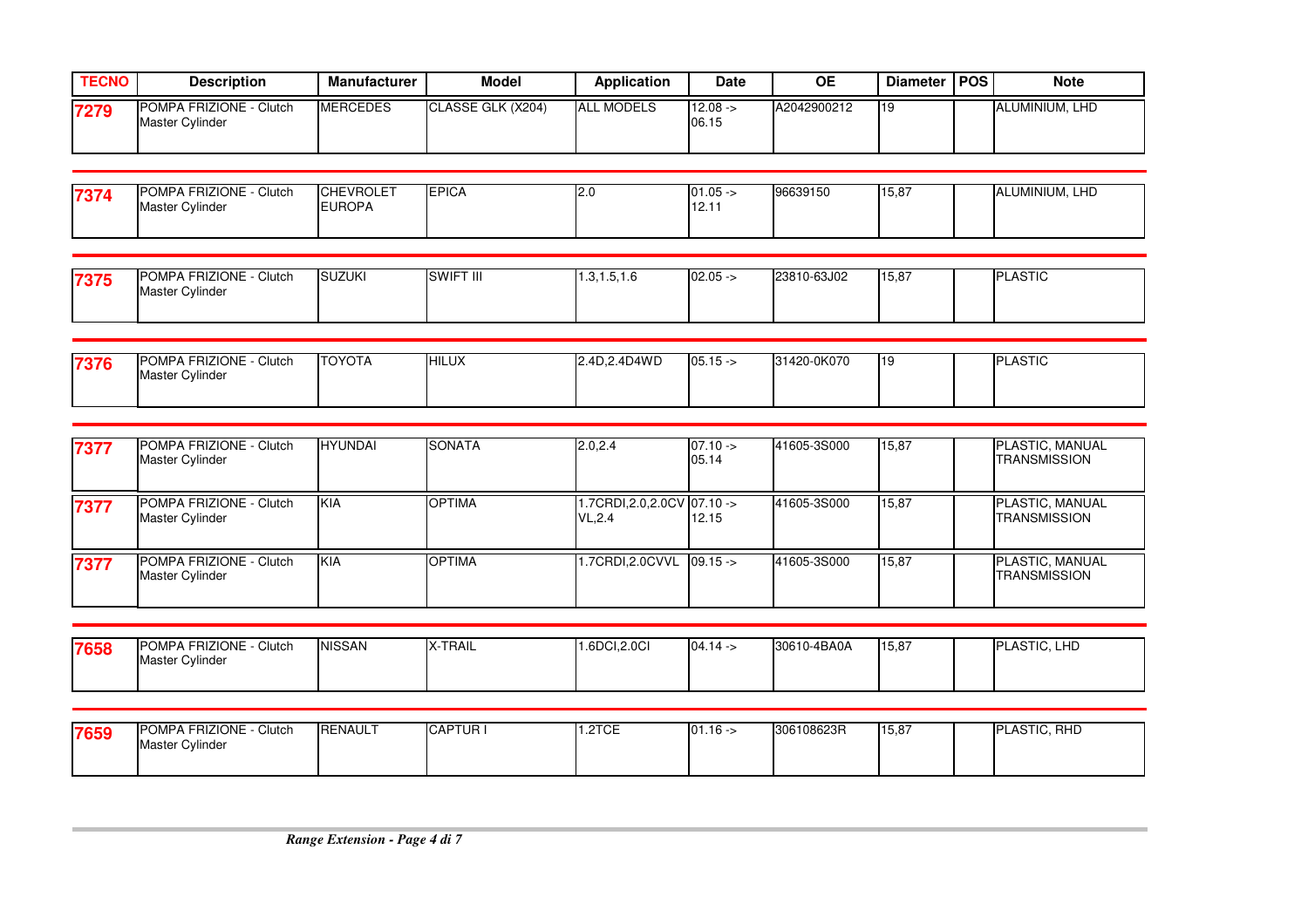| <b>TECNO</b> | <b>Description</b>                                | Manufacturer   | <b>Model</b>   | <b>Application</b> | Date      | <b>OE</b>  | <b>Diameter</b> | <b>IPOS</b> | <b>Note</b>         |
|--------------|---------------------------------------------------|----------------|----------------|--------------------|-----------|------------|-----------------|-------------|---------------------|
| 7659         | POMPA FRIZIONE - Clutch<br><b>Master Cylinder</b> | <b>RENAULT</b> | <b>CLIO IV</b> | .5DCI              | $06.16 -$ | 306108623R | 15,87           |             | <b>PLASTIC, RHD</b> |

| 9364 | CILINDRO FRIZIONE - Slave<br>Cylinder | <b>HYUNDAI</b> | GETZ (TB)         | 1.5CRDI                                                   | $03.03 -$<br>06.09 | 41710-23310 | 20,64 |                               |
|------|---------------------------------------|----------------|-------------------|-----------------------------------------------------------|--------------------|-------------|-------|-------------------------------|
| 9364 | CILINDRO FRIZIONE - Slave<br>Cylinder | <b>HYUNDAI</b> | <b>I20 (PB)</b>   | 1.1CRDI, 1.4, 1.4CR 08.08 -><br>DI.1.6.1.6CRDI            | 12.15              | 41710-23310 | 20,64 |                               |
| 9364 | CILINDRO FRIZIONE - Slave<br>Cylinder | <b>HYUNDAI</b> | IX20 (JC)         | 1.4,1.4CRDI,1.6,1. 11.10 -><br>6CRDI                      |                    | 41710-23310 | 20,64 |                               |
| 9364 | CILINDRO FRIZIONE - Slave<br>Cylinder | <b>HYUNDAI</b> | <b>MATRIX</b>     | 1.5CRDI                                                   | $12.04 -$<br>08.10 | 41710-23310 | 20,64 |                               |
| 9364 | CILINDRO FRIZIONE - Slave<br>Cylinder | <b>KIA</b>     | SOUL I (AM)       | 1.6.1.6CRDI.1.6CV 02.09 -><br>VT.1.6GDI.1.6LPG            |                    | 41710-23310 | 20,64 | <b>MANUAL</b><br>TRANSMISSION |
| 9364 | CILINDRO FRIZIONE - Slave<br>Cylinder | KIA            | <b>VENGA (YN)</b> | 1.4CRDI,1.4CVVT, 02.10 -><br>1.4LPG, 1.6CRDI, 1.<br>6CVVT |                    | 41710-23310 | 20,64 | <b>MANUAL</b><br>TRANSMISSION |

|      | <b>CILINDRO FRIZIONE</b><br>Slave | <b>TOYOTA</b> | <b>HILUX</b> | $\sim$<br>12.4L | 05.15<br>∵- 15. | 31470-0K100 | 20,64 |  |
|------|-----------------------------------|---------------|--------------|-----------------|-----------------|-------------|-------|--|
| 9365 | Cylinder                          |               |              |                 |                 |             |       |  |
|      |                                   |               |              |                 |                 |             |       |  |
|      |                                   |               |              |                 |                 |             |       |  |

| 9899C | <b>CILINDRO FRIZIONE - Slave</b><br>Cylinder | <b>CITROEN</b> | $C4$ II | 2.0HDI, 2.0BLUEH 11.09 ->              |           | 9675000480 | 31  | <b>ALUMINIUM</b> |
|-------|----------------------------------------------|----------------|---------|----------------------------------------|-----------|------------|-----|------------------|
| 9899C | CILINDRO FRIZIONE - Slave<br>Cylinder        | <b>CITROEN</b> | $C4$ II | GRAND PICASSO 06.13<br>$(2.0$ BLUEHDI) |           | 9675000480 | 131 | <b>ALUMINIUM</b> |
| 9899C | <b>CILINDRO FRIZIONE - Slave</b><br>Cylinder | <b>CITROEN</b> | $C4$ II | PICASSO (2.0<br>BLUEHDI)               | $09.13 -$ | 9675000480 | 131 | <b>ALUMINIUM</b> |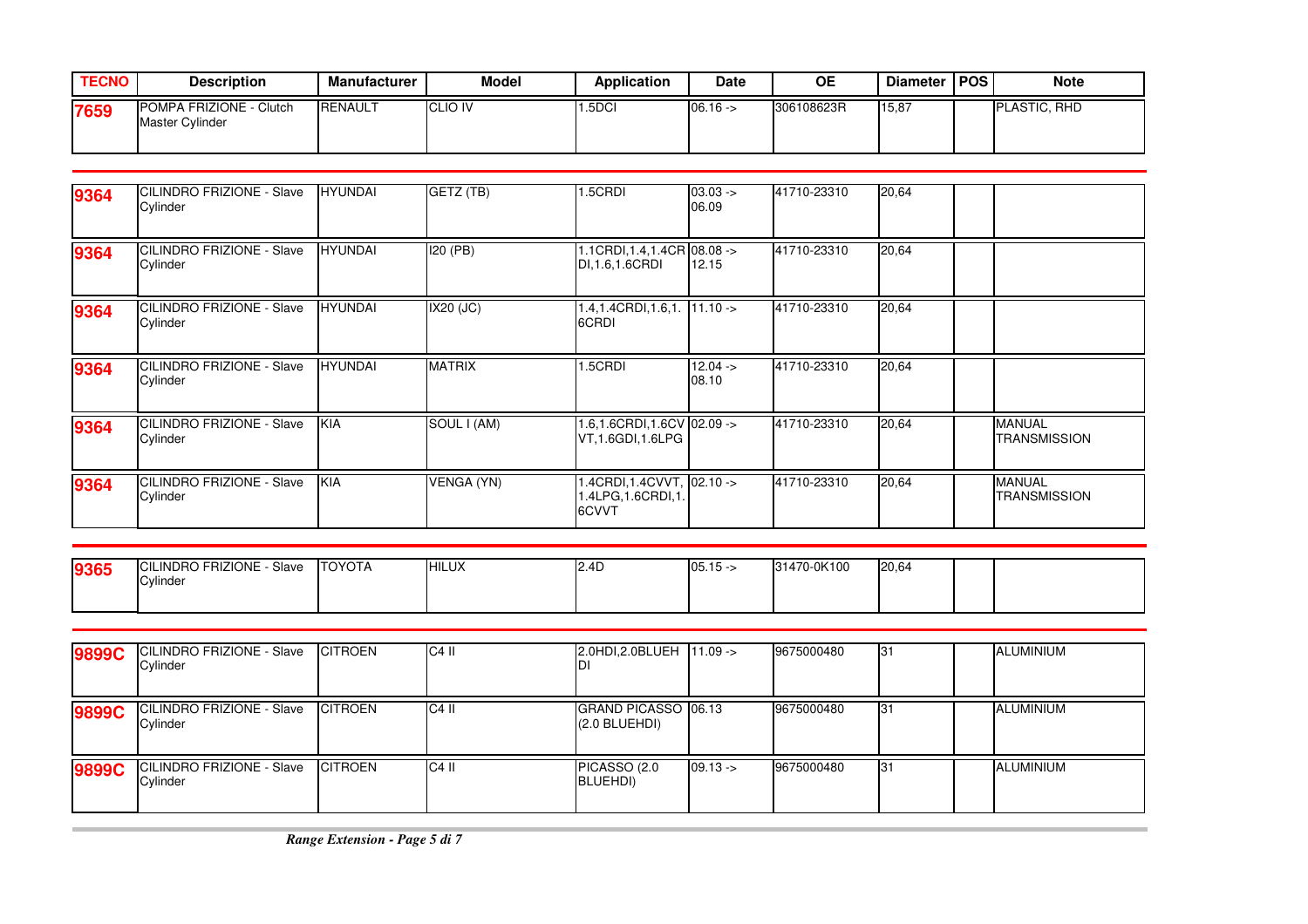| <b>TECNO</b> | <b>Description</b>                           | <b>Manufacturer</b> | <b>Model</b>       | <b>Application</b>             | <b>Date</b>         | <b>OE</b>  | <b>Diameter</b> | <b>POS</b> | <b>Note</b>      |
|--------------|----------------------------------------------|---------------------|--------------------|--------------------------------|---------------------|------------|-----------------|------------|------------------|
| 9899C        | <b>CILINDRO FRIZIONE - Slave</b><br>Cylinder | <b>CITROEN</b>      | $C5$ (RD)          | 2.0 HDI, 2.0<br><b>BLUEHDI</b> | $04.09 ->$          | 9675000480 | 31              |            | <b>ALUMINIUM</b> |
| 9899C        | <b>CILINDRO FRIZIONE - Slave</b><br>Cylinder | <b>CITROEN</b>      | $C5$ (RW)          | 2.0 HDI, 2,0<br><b>BLUEHDI</b> | $04.09 ->$          | 9675000480 | 31              |            | <b>ALUMINIUM</b> |
| 9899C        | <b>CILINDRO FRIZIONE - Slave</b><br>Cylinder | <b>CITROEN</b>      | DS4                | 2.0 BLUEHDI                    | $07.14 -$<br>07.16  | 9675000480 | 31              |            | <b>ALUMINIUM</b> |
| 9899C        | <b>CILINDRO FRIZIONE - Slave</b><br>Cylinder | <b>CITROEN</b>      | DS <sub>5</sub>    | 2.0 BLUEHDI                    | $07.14 -$<br>07.15  | 9675000480 | 31              |            | ALUMINIUM        |
| 9899C        | <b>CILINDRO FRIZIONE - Slave</b><br>Cylinder | <b>CITROEN</b>      | <b>JUMPY III</b>   | 2.0 BLUEHDI                    | $04.16 -$           | 9675000480 | 31              |            | <b>ALUMINIUM</b> |
| 9899C        | CILINDRO FRIZIONE - Slave<br>Cylinder        | <b>CITROEN</b>      | <b>SPACETOURER</b> | 2.0 BLUEHDI                    | $04.16 ->$          | 9675000480 | $\overline{31}$ |            | <b>ALUMINIUM</b> |
| 9899C        | <b>CILINDRO FRIZIONE - Slave</b><br>Cylinder | <b>PEUGEOT</b>      | 3008 MPV           | 2.0HDI, 2.0BLUEH<br>IDІ        | $06.09 ->$<br>08.16 | 9675000480 | 31              |            | <b>ALUMINIUM</b> |
| 9899C        | <b>CILINDRO FRIZIONE - Slave</b><br>Cylinder | <b>PEUGEOT</b>      | 308 II             | 2.0 BLUEHDI                    | $06.09 ->$<br>08.16 | 9675000480 | 31              |            | <b>ALUMINIUM</b> |
| 9899C        | CILINDRO FRIZIONE - Slave<br>Cylinder        | <b>PEUGEOT</b>      | 5008               | 2.0 HDI, 2,0<br><b>BLUEHDI</b> | $06.09 ->$<br>03.17 | 9675000480 | 31              |            | <b>ALUMINIUM</b> |
| 9899C        | CILINDRO FRIZIONE - Slave<br>Cylinder        | <b>PEUGEOT</b>      | 508 l              | 2.0 BLUEHDI                    | $04.14 -$<br>12.18  | 9675000480 | 31              |            | <b>ALUMINIUM</b> |
| 9899C        | <b>CILINDRO FRIZIONE - Slave</b><br>Cylinder | <b>PEUGEOT</b>      | <b>EXPERT III</b>  | 2.0 BLUEHDI                    | $04.16 -$           | 9675000480 | 31              |            | <b>ALUMINIUM</b> |
| 9899C        | <b>CILINDRO FRIZIONE - Slave</b><br>Cylinder | <b>PEUGEOT</b>      | <b>TRAVELLER</b>   | 2.0 BLUEHDI                    | $04.16 -$           | 9675000480 | 31              |            | <b>ALUMINIUM</b> |